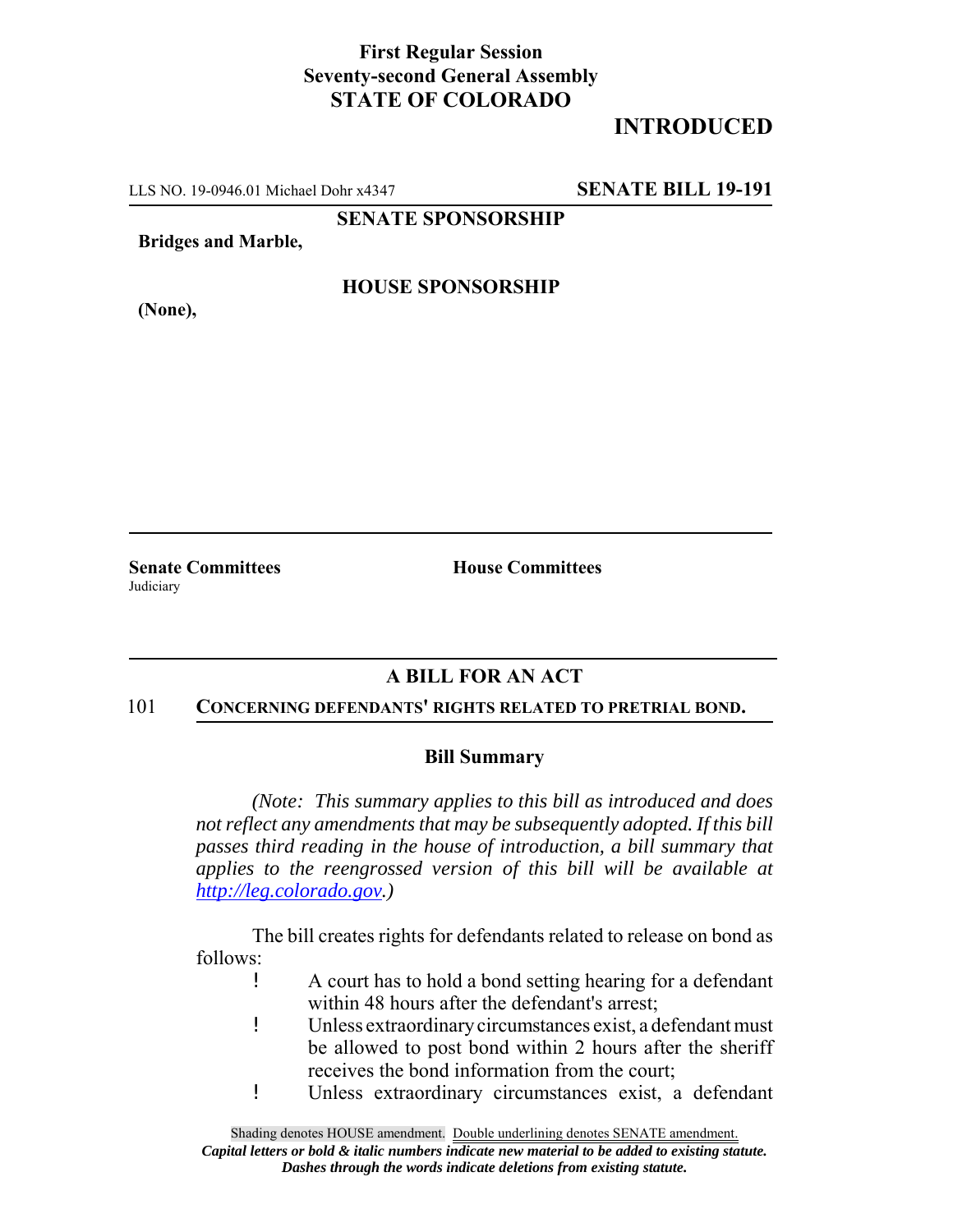cannot be charged more than a \$10 bond processing fee and not charged any additional transaction fees including kiosk fees; except that a standard credit card processing fee may be charged when a credit card is used;

- ! Unless extraordinary circumstances exist, the custodian of a jail has to release a defendant within 2 hours after the defendant has posted bond; and
- ! If a defendant has been granted bond and can meet the terms of the bond, the court shall release the defendant even if the defendant is unable to pay a fee or cost.

Under current law, a defendant's bond deposit can be applied to court costs, fees, fines, restitution, or surcharges owed by the defendant. The bill allows application of the bond if the defendant posted the bond and agrees in writing to allow it to be used for such purposes. The bill prohibits that application if the bond was posted by a third party.

1 *Be it enacted by the General Assembly of the State of Colorado:*

2 **SECTION 1.** In Colorado Revised Statutes, **amend** 16-4-102 as

3 follows:

 **16-4-102. Right to bail - before conviction.** (1) Any person who is in custody, and for whom the court has not set bond and conditions of release pursuant to the applicable rule of criminal procedure, and who is not subject to the provisions of section 16-4-101 (5), has the right to a hearing to determine bond and conditions of release. A person in custody may also request a hearing so that bond and conditions of release can be set. Upon receiving the request, the judge shall notify the district attorney 11 immediately of the arrested person's request, and the district attorney shall 12 have HAS the right to attend and advise the court of matters pertinent to the type of bond and conditions of release to be set. The judge shall also order the appropriate law enforcement agency having custody of the prisoner to bring him or her before the court forthwith, and the judge shall 16 set bond and conditions of release if the offense for which the person was 17 arrested is bailable. It shall IS not be a prerequisite to bail that a criminal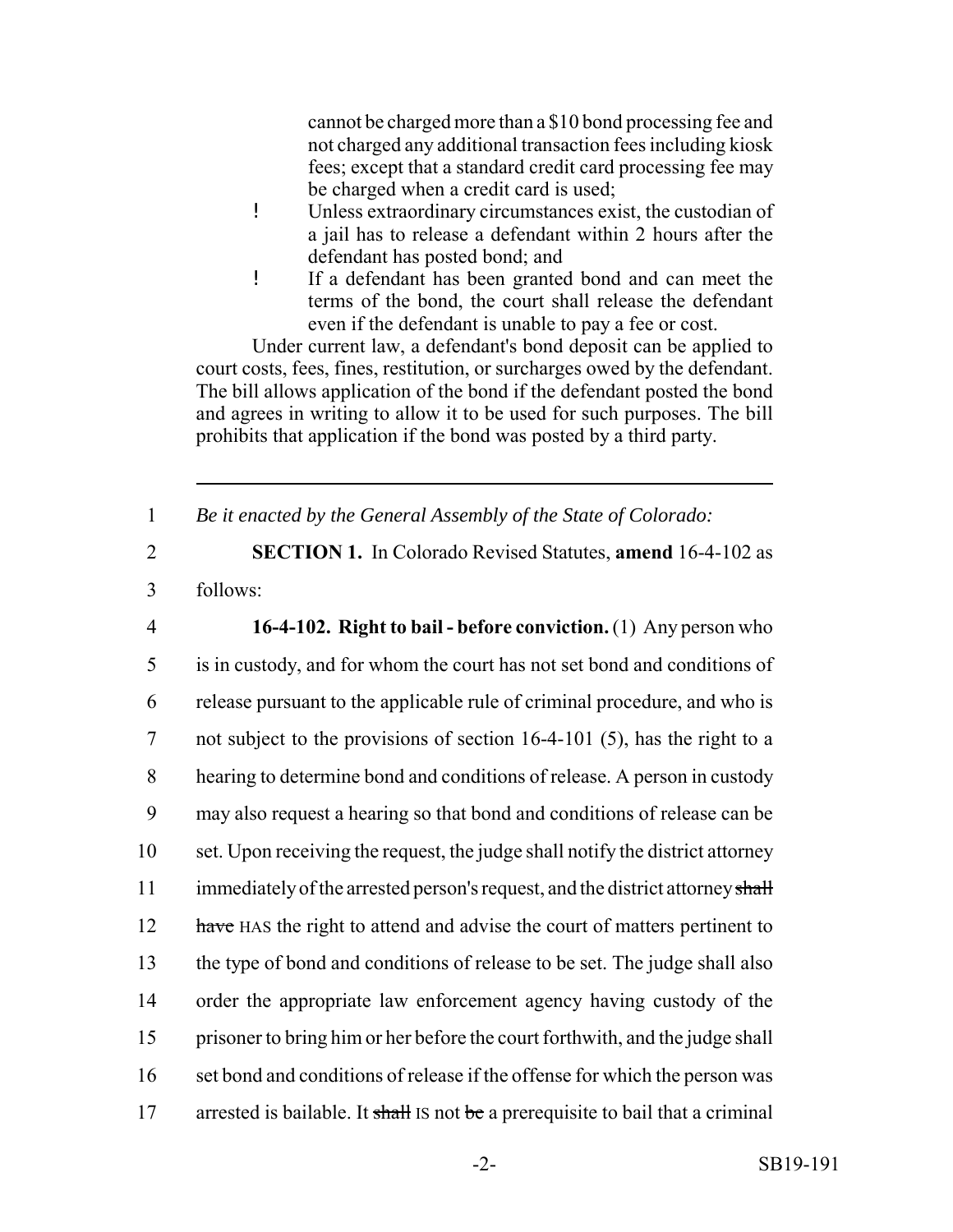charge of any kind has been filed.

 (2) (a) THE ARRESTING JURISDICTION SHALL BRING AN ARRESTEE BEFORE A COURT FOR BOND SETTING WITHIN FORTY-EIGHT HOURS AFTER THE DEFENDANT'S ARREST. A COURT SHALL HOLD A BOND SETTING HEARING FOR A DEFENDANT WITHIN FORTY-EIGHT HOURS AFTER THE DEFENDANT'S ARREST.USE OF AUDIOVISUAL CONFERENCING TECHNOLOGY IS PERMISSIBLE TO EXPEDITE BOND SETTING HEARINGS.

 (b) UNLESS EXTRAORDINARY CIRCUMSTANCES EXIST, A DEFENDANT, A SURETY ON BEHALF OF THE DEFENDANT, OR ANOTHER THIRD PARTY ON BEHALF OF THE DEFENDANT MUST BE ALLOWED TO POST BOND WITHIN TWO HOURS AFTER THE SHERIFF RECEIVES THE BOND INFORMATION FROM THE COURT.THE CUSTODIAN OF A JAIL SHALL ENSURE THE DEFENDANT, A SURETY ON BEHALF OF THE DEFENDANT, OR ANOTHER THIRD PARTY ON BEHALF OF THE DEFENDANT IS NOT CHARGED MORE THAN A TEN DOLLAR BOND PROCESSING FEE.THE CUSTODIAN OF THE JAIL SHALL ALSO ENSURE THE DEFENDANT, A SURETY ON BEHALF OF THE DEFENDANT, OR ANOTHER THIRD PARTY ON BEHALF OF THE DEFENDANT IS NOT CHARGED ANY ADDITIONAL TRANSACTION FEES INCLUDING KIOSK FEES; EXCEPT THAT THE STANDARD CREDIT CARD PROCESSING FEE THAT THE CREDIT CARD COMPANY CHARGES MAY BE CHARGED WHEN A CREDIT CARD 21 IS USED.

 (c) UNLESS EXTRAORDINARY CIRCUMSTANCES EXIST, THE CUSTODIAN OF A JAIL SHALL RELEASE A DEFENDANT WITHIN TWO HOURS AFTER THE DEFENDANT'S BOND HAS BEEN POSTED. A SUPERVISORY CONDITION OF RELEASE DOES NOT SERVE AS A LEGAL BASIS TO CONTINUE 26 TO DETAIN THE DEFENDANT. IF THE DEFENDANT IS ORDERED TO PRETRIAL SERVICES, INCLUDING BEING FITTED WITH AN ELECTRONIC MONITOR, THAT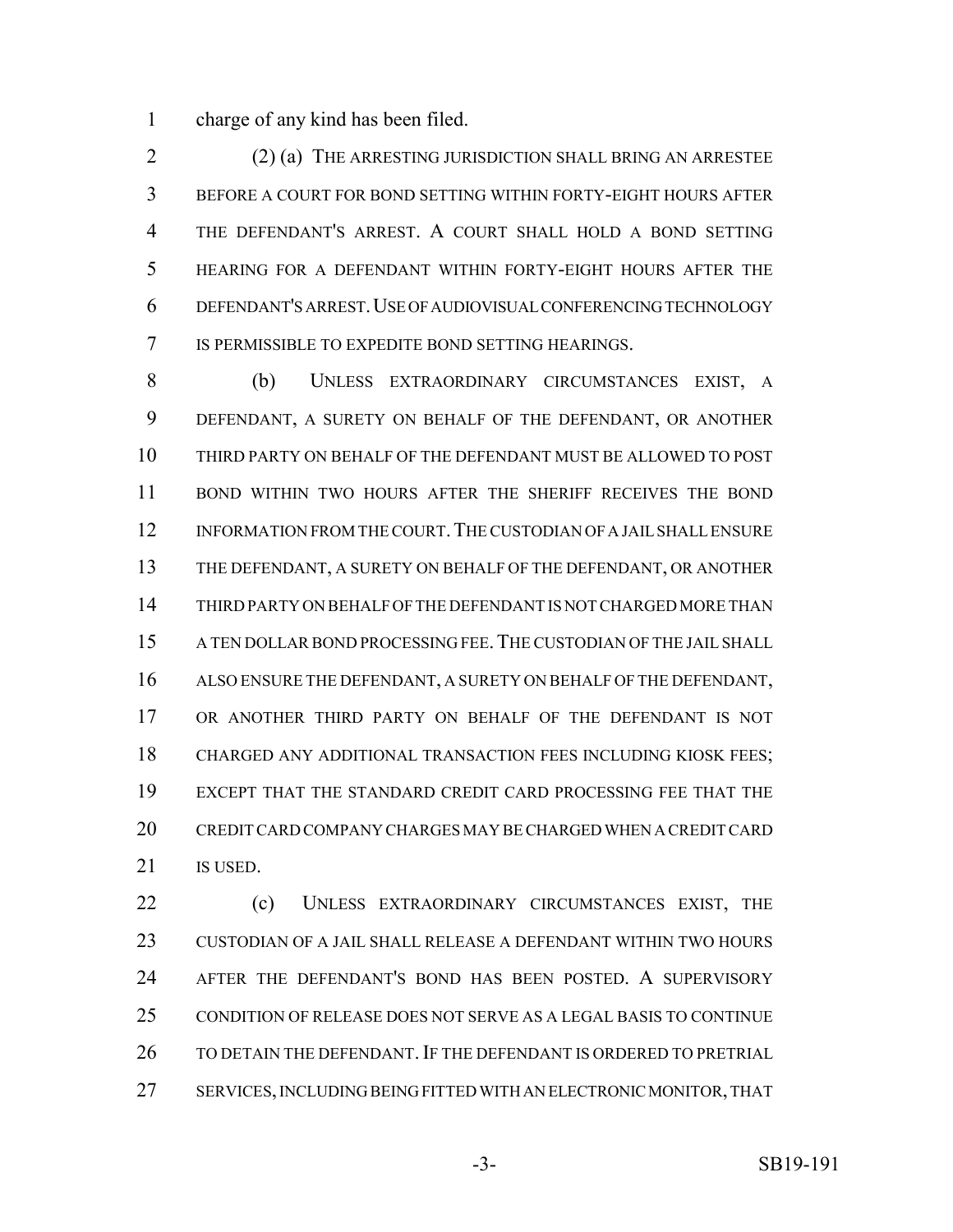DOES NOT JUSTIFY DETENTION BEYOND TWO HOURS AFTER BOND HAS BEEN POSTED. IF PRETRIAL SERVICES OR THE ENTITY THAT PROVIDES THE ELECTRONIC MONITORING IS UNAVAILABLE AT THE TIME OF RELEASE, THE DEFENDANT MUST BE RELEASED UPON A PROMISE TO MEET WITH PRETRIAL SERVICES OR THE ENTITY THAT PROVIDES THE ELECTRONIC MONITORING.

 (d) A DEFENDANT WHO HAS POSTED BOND MUST BE RELEASED REGARDLESS OF WHETHER THE DEFENDANT HAS PAID ANY OUTSTANDING FEE, COST, OR SURCHARGE, INCLUDING BOND PROCESSING FEES, BOOKING FEES, PRETRIAL SUPERVISION FEES, OR ELECTRONIC MONITORING 10 SUPERVISION FEES.

 (e) FOR PURPOSES OF THIS SECTION, "EXTRAORDINARY CIRCUMSTANCES" INCLUDES AN EMERGENCY THAT RENDERS STAFF UNAVAILABLE TO PROCESS BONDS AND RELEASE DEFENDANTS, BUT IT DOES NOT INCLUDE A LACK OF STAFFING RESOURCES OR ROUTINE ADMINISTRATIVE PRACTICES.

 **SECTION 2.** In Colorado Revised Statutes, 16-4-111, **amend** (1)(b) as follows:

 **16-4-111. Disposition of security deposits upon forfeiture or termination of bond.** (1) (b) (I) Notwithstanding the provisions of 20 paragraph (a) of this subsection  $(1)$ , If the depositor of the cash bond is the defendant and the defendant owes court costs, fees, fines, restitution, or surcharges at the time the defendant is discharged from all liability under the terms of the bond, the court may apply the deposit toward any amount owed by the defendant in court costs, fees, fines, restitution, or 25 surcharges IF THE DEFENDANT VOLUNTARILY AGREES IN WRITING TO THE USE OF THE DEPOSIT FOR SUCH PURPOSE. A DEFENDANT SHALL NOT BE REQUIRED TO AGREE TO APPLY THE DEPOSIT TOWARD ANY AMOUNT OWED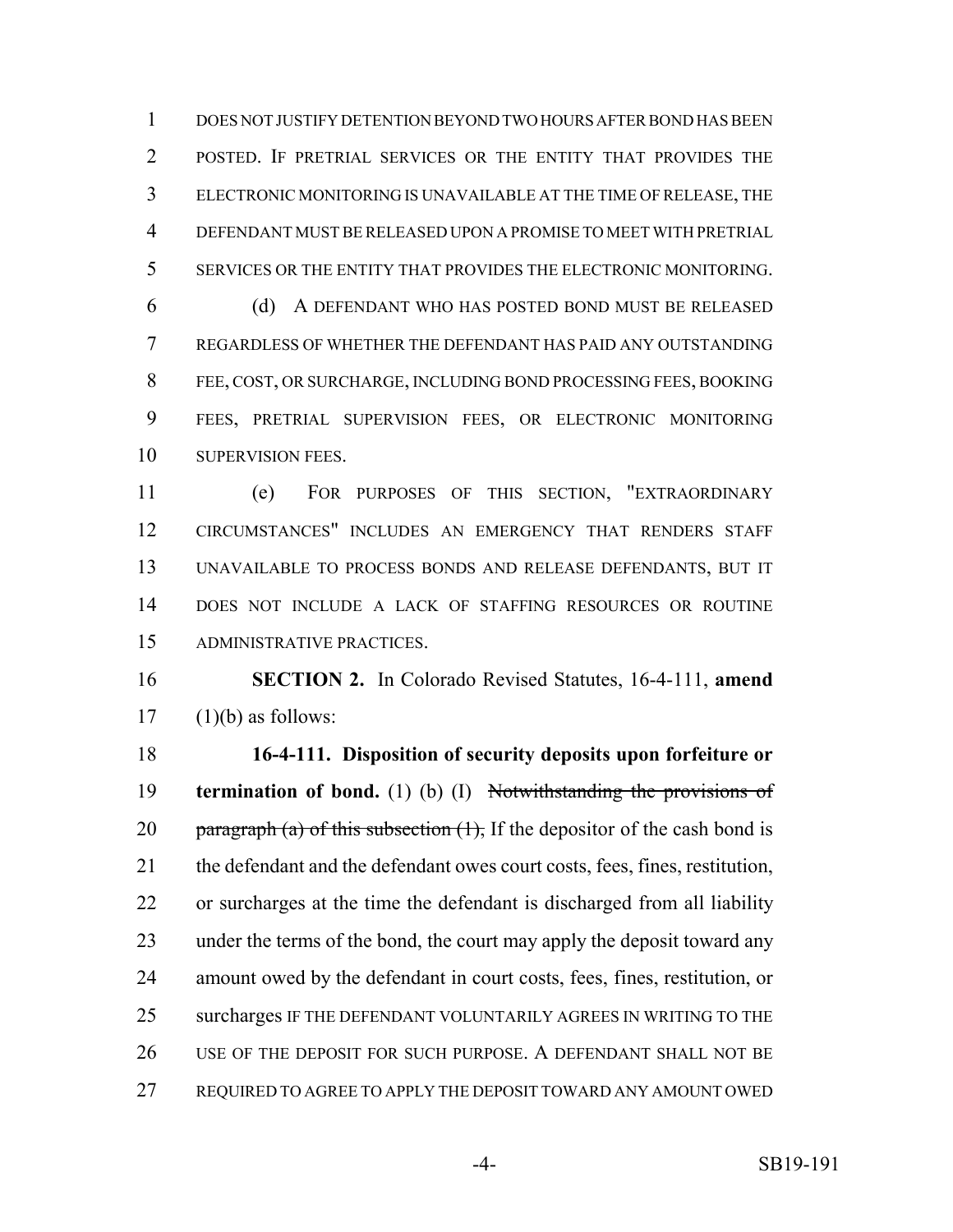BY THE DEFENDANT AS A CONDITION OF RELEASE. If any amount of the deposit remains after paying the defendant's outstanding court costs, fees, fines, restitution, or surcharges, the court shall return the remainder of the deposit to the defendant.

 (II) Notwithstanding the provisions of paragraph (a) of this 6 subsection  $(1)$ , If the depositor of the cash bond is not the defendant, but the defendant owes court costs, fees, fines, restitution, or surcharges at the time the defendant is discharged from all liability under the terms of the 9 bond, the court may SHALL NOT apply the deposit toward the amount owed by the defendant in court costs, fees, fines, restitution, or 11 surcharges. if the depositor agrees in writing to the use of the deposit for 12 such purpose. If any amount of the deposit remains after paying the defendant's outstanding court costs, fees, fines, restitution, or surcharges, 14 The court shall return the remainder of the deposit to the depositor.

 (III) A DEPOSITOR OF A CASH BOND WHO IS NOT THE DEFENDANT MAY DEPOSIT BOND FUNDS DIRECTLY WITH THE JAIL. THE DEPOSITOR SHALL NOT BE REQUIRED TO PAY ANY ADDITIONAL FEES, COSTS, OR 18 SURCHARGES OTHER THAN THE BOND AMOUNT AND BOND PROCESSING FEE. THE DEPOSITOR SHALL NOT BE REQUIRED TO APPLY BOND FUNDS TO THE DEFENDANT'S INMATE ACCOUNT FOR PAYMENT OF THE BOND AND SHALL NOT BE REQUIRED TO DEPOSIT MONEY IN THE DEFENDANT'S NAME.

 **SECTION 3. Act subject to petition - effective date - applicability.** (1) Section 16-4-102 (2)(a) in section 1 of this act takes effect July 1, 2020, and the remainder of this act takes effect at 12:01 a.m. on the day following the expiration of the ninety-day period after final adjournment of the general assembly (August 2, 2019, if adjournment sine die is on May 3, 2019); except that, if a referendum petition is filed